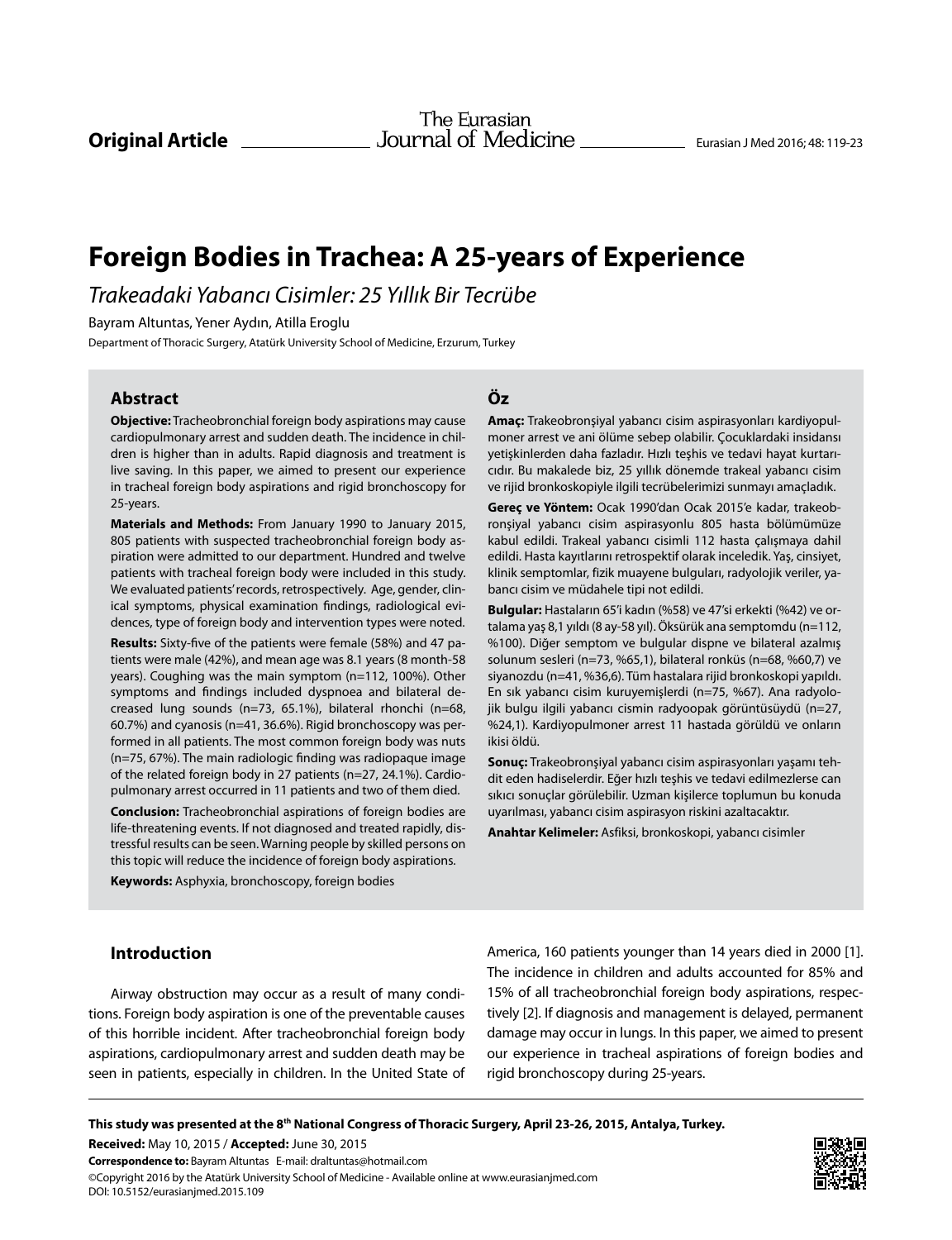### **Materials and Methods**

Between January 1990-January 2015, we retrospectively evaluated the records of 805 hospitalized patients who underwent bronchoscopy because of suspected tracheobronchial foreign body aspiration in the Department of Thoracic Surgery of Atatürk University. Patients consent forms were received. Patients with tracheal foreign body were included in this study. Detailed medical histories of patients were taken from themselves or their parents. Chest X-rays were obtained and all patients were examined before procedure. Rigid bronchoscopy (Karl Storz, Tuttlingen, Deutschland) was the principal method. After bronchoscopic evaluation, the aspirated foreign bodies were extracted and then physiological saline was poured into the tracheobronchial system. After tracheobronchial irrigation, secretions were suctioned. When the trachea was obstructed nearly completely by organic foreign body, the body was pushed to the right or left bronchial system. After the rising of partial oxygen saturation of the patient, it was crumbled by forceps and then pieces of organic body were extracted by suitable forceps and both bronchial systems were washed with saline. After washing, saline in the both bronchial system were aspirated.

#### **Results**

Foreign bodies were located in trachea in hundred and twelve patients (13.9%). Rigid bronchoscopy procedure was performed in all patients. Sixty-five of the patients were female (58%) and 47 patients were male (42%), and mean age was 8.1 years (8 month-58 years). Peak incidence of the tracheal foreign body aspiration occurred between 1-10 years, accounting for 71% of the total number (Table 1). The initial symptom was cough in all patients (n=112, 100%). Dyspnoea and bilateral decreased lung sounds (n=73, 65.1%), bilateral rhonchi (n=68, 60.7%) and cyanosis (n=41, 36.6%) were the most common symptoms and physical examination findings (Table 2). Time interval of the symptoms were between 30 minutes-4 hours. There was a medical history of foreign body aspirations in all patients.

Radiopaque foreign bodies were confirmed by chest X-ray in 27 patients (24.1%) (Figure 1, 2). Before bronchoscopy, routine chest X-ray was not obtained in thirteen patients due to severe respiratory distress. Radiographs of the remaining patients were normal.

The most common type of aspirated foreign bodies were nuts (n=75, 67%). Peanut and sunflower seed accounted for 33.9% (n=38) and 17.9% (n=20), respectively. Headscarf pins were the most common type of inorganic foreign bodies (n=21, 18.7). Nuts and needles constituted the majority in this study (Table 3).

**Table 1. Age distribution of the patients** 

| Age range | n              | %   |
|-----------|----------------|-----|
| $1 - 10$  | 79             | 71  |
| $10 - 20$ | 25             | 22  |
| $20 - 30$ | 5              | 4.4 |
| $30 - 40$ | $\overline{2}$ | 1.7 |
| 40-50     | 0              | 0   |
| 50-60     | 1              | 0.9 |
| Total     | 112            | 100 |

#### **Table 2. Symptoms and physical findings**

| Symptoms and findings    | n   | $\%$ |
|--------------------------|-----|------|
| Coughing                 | 112 | 100  |
| Diminished breath sounds | 73  | 65.1 |
| Dyspnoea                 | 73  | 65.1 |
| Rhonchi                  | 68  | 60.7 |
| Cyanosis                 | 41  | 36.6 |



*Figure 1. A 26-years old female patient, postero-anterior chest plain shows a headscarf pin in trachea.*

Bronchoscopy indications included the presence of aspiration history, symptoms and examination findings supporting the aspiration and chest X-rays evidences. All foreign bodies were extracted by rigid bronchoscopy. Before bronchoscopy, 11 patients were intubated because of cardiopulmonary arrest related to foreign body aspiration. Two of them were intubated by paramedics outside the hospital, others were intubated in emergency service. Foreign bodies were removed in these patients but two patients died who were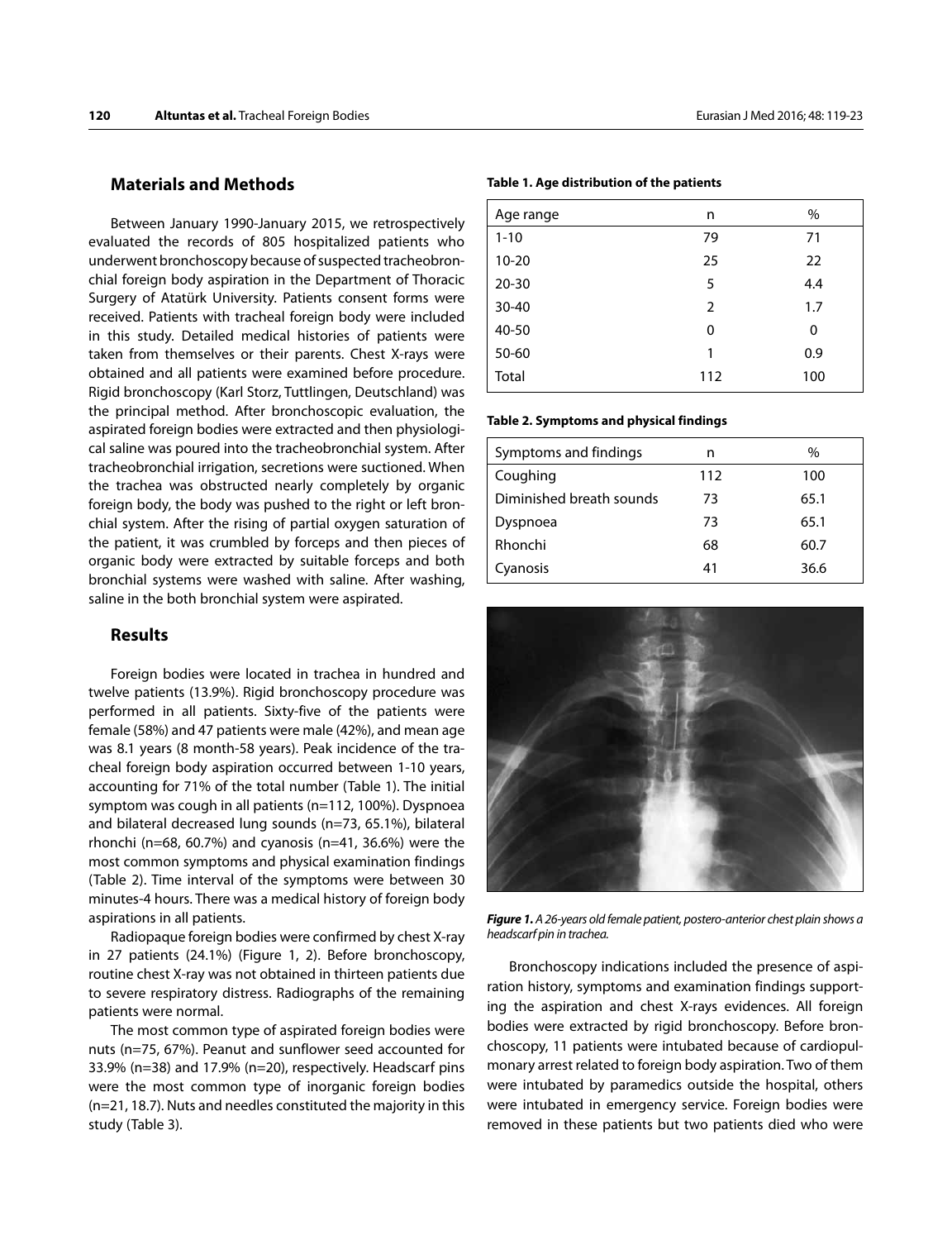| Type             | n              | %    |
|------------------|----------------|------|
| <b>Nuts</b>      | 75             | 67   |
| Peanut           | 38             | 33.9 |
| Sunflower seed   | 20             | 17.9 |
| Hazelnut         | 11             | 9.8  |
| Roasted chickpea | 4              | 3.6  |
| Walnut           | 2              | 1.8  |
| Pins             | 21             | 18.7 |
| Kidney bean      | 6              | 5.3  |
| Fragment of bone | 4              | 3.6  |
| Plastic object   | 3              | 2.7  |
| Metallic object  | $\overline{2}$ | 1.8  |
| Voice prosthesis | 1              | 0.9  |
| Total            | 112            | 100  |

**Table 3. Types of aspirated foreign bodies**



*Figure 2. The lateral chest X-ray of a 28-years old female patient. Headscarf pin was located in the trachea.*

intubated outside the hospital. Settled bodies in trachea were peanut, kidney bean and roasted chickpea in 7, 3 and 1 patients, respectively. Localization of foreign bodies in dying patients is just above the carina.

#### **Discussion**

Tracheobronchial foreign body aspirations are common health problems worldwide. The most important anatomic location of foreign bodies settled in airways is trachea. Although, foreign bodies settle into the trachea lesser than both bronchial systems, tracheal foreign bodies can cause events that are more terrible. In our 25-years of experience on this topic, we have seen the most serious incidents in tracheal foreign body aspirations. Types of aspirated bodies are different according to socioeconomic situation, dietary habits, life style, poor mental level, deteriorated neuropsychiatric condition, sedative drug use, religious beliefs, presence of dental and voice prosthesis [3-7].

Furthermore, aspirated foreign bodies are dissimilar in children and adults [5, 8]. Although, tracheal foreign body aspirations are usually diagnosed in early period, some patients may be misdiagnosed with infection or asthma and diagnosis may be delayed [9, 10]. In our series, nuts were the most common aspirated foreign bodies (n=75, 67%) and peak incidence was the first decade (n=79, 71%). Nuts, especially peanuts and sunflower seeds, hold an important place in the daily diet in our geographic area. The type of most common inorganic body was headscarf pins (n=21, 18.7). In our region, headscarf pins are commonly used by Muslim girls and women to secure the headscarf.

Clinical symptoms and physical findings of tracheal foreign body aspirations are usually related to the type and size of aspirated body, age of patient and the time passed after aspiration. The first symptom is usually coughing and it may be intractable [11]. Occultation findings are usually bilateral. Cyanosis and dyspnoea are the most horrible symptoms in tracheal foreign body aspirations and they may be a precursor of cardiopulmonary arrest. The worst clinical scenario in foreign body aspirations is sudden death and cardiopulmonary arrest. These unwanted events are more commonly seen in children than in adults, because, the calibre of children's airways is smaller than adults [5].

Cardiopulmonary arrest may be seen a while after the swellable organic foreign bodies settled into the trachea, especially in children. Sudden arrest occurs when big and solid foreign body placed into the trachea. In case of cardiopulmonary arrest, intubation tube should be pushed to the right or left bronchial system after the patient was intubated, and the patient should be ventilated after the withdrawal of intubation tube from bronchial system. During bronchos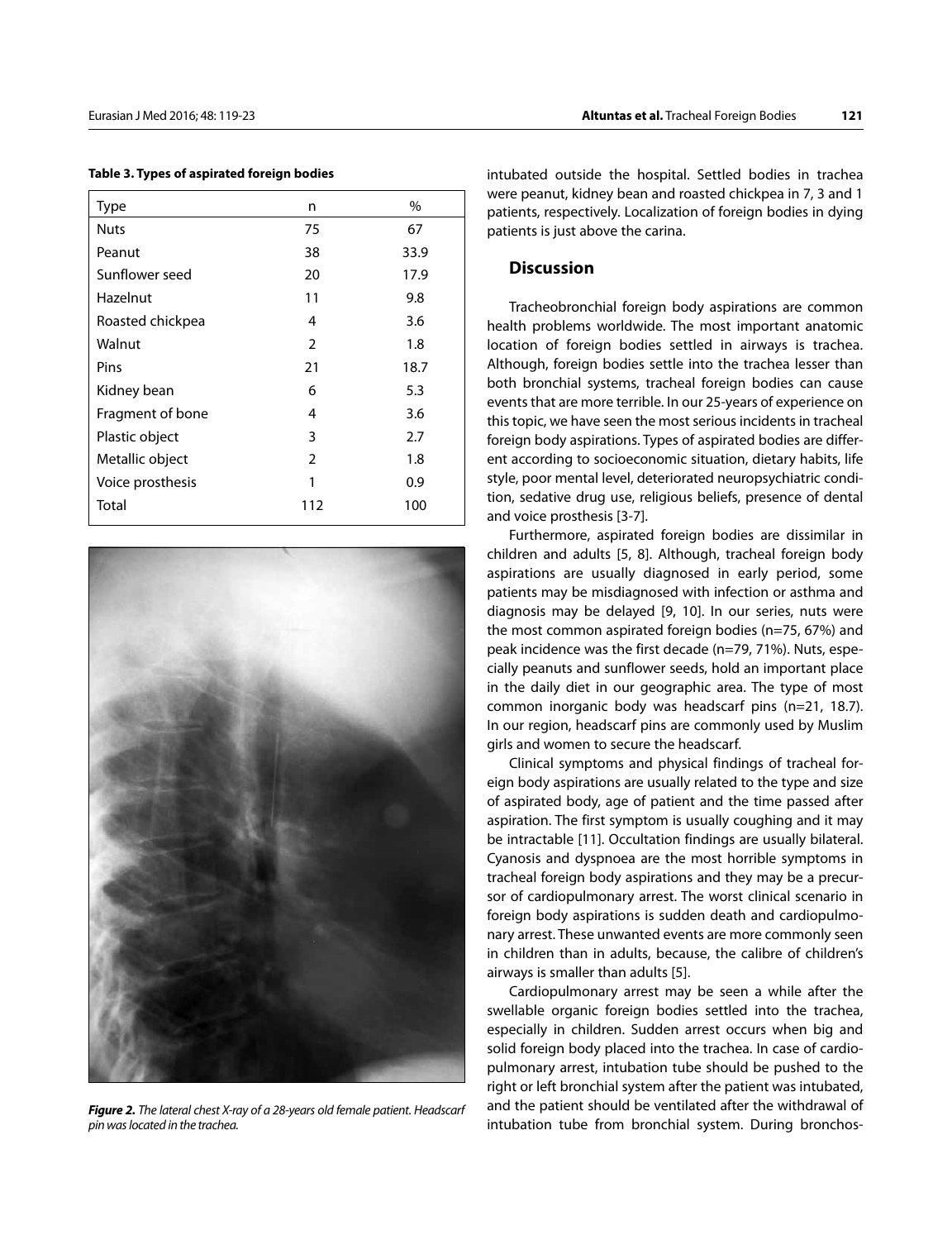copy, if the foreign body is organic, it should be crumbled by forceps [12]. After these life-saving manoeuvres, foreign body should be extracted by suitable forceps and bronchial tree should be washed with irrigation fluid. Lastly, secretions and small pieces of foreign body must be suctioned. In our series, coughing was present in all patients in medical history. Dyspnoea and bilateral diminished breath sounds were the most common physical findings (n=73, 65.1%). Other symptoms and findings included bilateral rhonchi (n=68, 60.7%) and cyanosis (n=41, 36.6%). In 11 patients, cardiopulmonary arrest was seen (9.8%). These 11 patients were children. Nine of them were intubated in the emergency services, the remaining two patients were intubated by paramedics in the ambulance outside the hospital. These patients were transferred to the operating room quickly. Rigid bronchoscopy was performed in these arrested patients. Foreign bodies were pushed to distal airways and then crumbled by forceps. Finally, bodies were extracted, bronchial tree was irrigated with saline and suction was performed. Although foreign bodies were removed in all patients, 2 patients could not be saved (1.8%). Patients, who died, were intubated outside the hospital. Peanut, kidney bean and roasted chickpea were extracted in 7, 3 and 1 patients, respectively.

Standard radiographs are initial diagnostic techniques in patient with suspected foreign body aspiration, but this principal method does not always support the diagnosis. Radiopaque objects such as metal and bone can easily be identified on the chest X-rays. However, even though foreign bodies settled in the trachea, chest X-rays may be normal. In this series, chest X-rays showed metallic objects in 27 patients (24.1%). Routine chest X-ray was not taken in thirteen patients due to severe respiratory distress, and the radiographs of the remaining patients were normal.

Rigid bronchoscopy is the principal treatment and diagnostic option in the foreign body aspirations, but there are studies suggesting fiberoptic bronchoscopy in the literature [13-15]. Rigid bronchoscopy is safer, because during this procedure, the patients can be ventilated and foreign body can be easily extracted or pushed to distal airways. Additionally, sharp bodies can be removed safely and airway damage risk diminishes. Open surgery may be required when complication such as tracheal perforation occurred. Furthermore, if there is no equipment to remove the foreign body, tracheotomy may also be required in patients with respiratory distress. We performed rigid bronchoscopy in all patients and no complication related to procedure was seen in any patient.

Every year, tracheobronchial aspiration of foreign bodies is seen in thousands of people and a part of them cannot be saved. This incident causes more dramatic results in children than adults. The basics of the management of this frightful instance are early diagnosis and rapid intervention. When compared to the tracheal and bronchial foreign bodies, tracheal foreign bodies need a faster therapeutic intervention. Rigid bronchoscopy is the principal method in the diagnosis and management of this terrible event. The most important preventive measures against the foreign body aspirations are education of societies and personnel carefulness.

**Ethics Committee Approval:** Ethics committee approval was not received for this study from the ethics committee of Atatürk University School of Medicine.

**Informed Consent:** Written informed consent was obtained from patients and patients' parents who participated in this study.

**Peer-review:** Externally peer-reviewed.

**Author Contributions:** Concept - B.A., A.E.; Design - B.A.; Supervision - A.E.; Resources - B.A., Y.A.; Materials - B.A., Y.A.; Data Collection and/or Processing - B.A., A.E.; Analysis and/or Interpretation - B.A.; Literature Search ; B.A., Y.A.; Writing Manuscript - B.A.; Critical Review - A.E.

**Conflict of Interest:** No conflict of interest was declared by the authors.

**Financial Disclosure:** The authors declared that this study has received no financial support.

#### **References**

- 1. Zhang P, Zhang R, Zou J, Zhu T. A rare case report of tracheal leech infestation in a 40-year-old woman. Int J Clin Exp Med 2014; 7: 3599-601.
- 2. Chen CH, Lai CL, Tsai TT, Lee YC, Perng RP. Foreign body aspiration into the lower airway in Chinese adults. Chest 1997; 112: 129-33. **[\[CrossRef\]](http://dx.doi.org/10.1378/chest.112.1.129)**
- 3. Black RE, Johnson DG, Matlak ME. Bronchoscopic removal of aspirated foreign bodies in children. J Pediatr Surg 1994; 29: 682-4. **[\[CrossRef\]](http://dx.doi.org/10.1016/0022-3468(94)90740-4)**
- 4. Mu LC, Sun DQ, He P. Radiological diagnosis of aspirated foreign bodies in children: review of 343 cases. J Laryngol Otol 1990; 104: 778-82. **[\[CrossRef\]](http://dx.doi.org/10.1017/S0022215100113891)**
- 5. Eroglu A, Kurkcuoglu IC, Karaoglanoglu N, Yekeler E, Aslan S, Basoglu A. Tracheobronchial foreign bodies: A 10-years experience. Ulus Travma Derg 2003; 9: 262-6.
- 6. Tariq SM, George J, Srinivasan S. Inhaled foreign bodies in adolescents and adults. Monaldi Arch Chest Dis 2005; 63: 193-8. **[\[CrossRef\]](http://dx.doi.org/10.4081/monaldi.2005.620)**
- 7. Limper AH, Prakash UB. Tracheobronchial foreign bodies in adults. Ann Intern Med 1990; 15: 604-9. **[\[CrossRef](http://dx.doi.org/10.7326/0003-4819-112-8-604)]**
- 8. Al-Sarraf N, Jamal-Eddine H, Khaja F, Ayed AK. Headscarf pin tracheobronchial aspiration: a distinct clinical entity. Interact Cardiovasc Thorac Surg 2009; 9: 187-90. **[\[CrossRef\]](http://dx.doi.org/10.1510/icvts.2009.207548)**
- 9. Davis SJ, Madden G, Carapiet D, Nixon M, Dennis S, Pringle M, Delayed presentation of paediatric tracheal foreign body. Eur Arch Otorhinolaryngol 2007; 264: 833-5. **[\[CrossRef\]](http://dx.doi.org/10.1007/s00405-007-0250-z)**